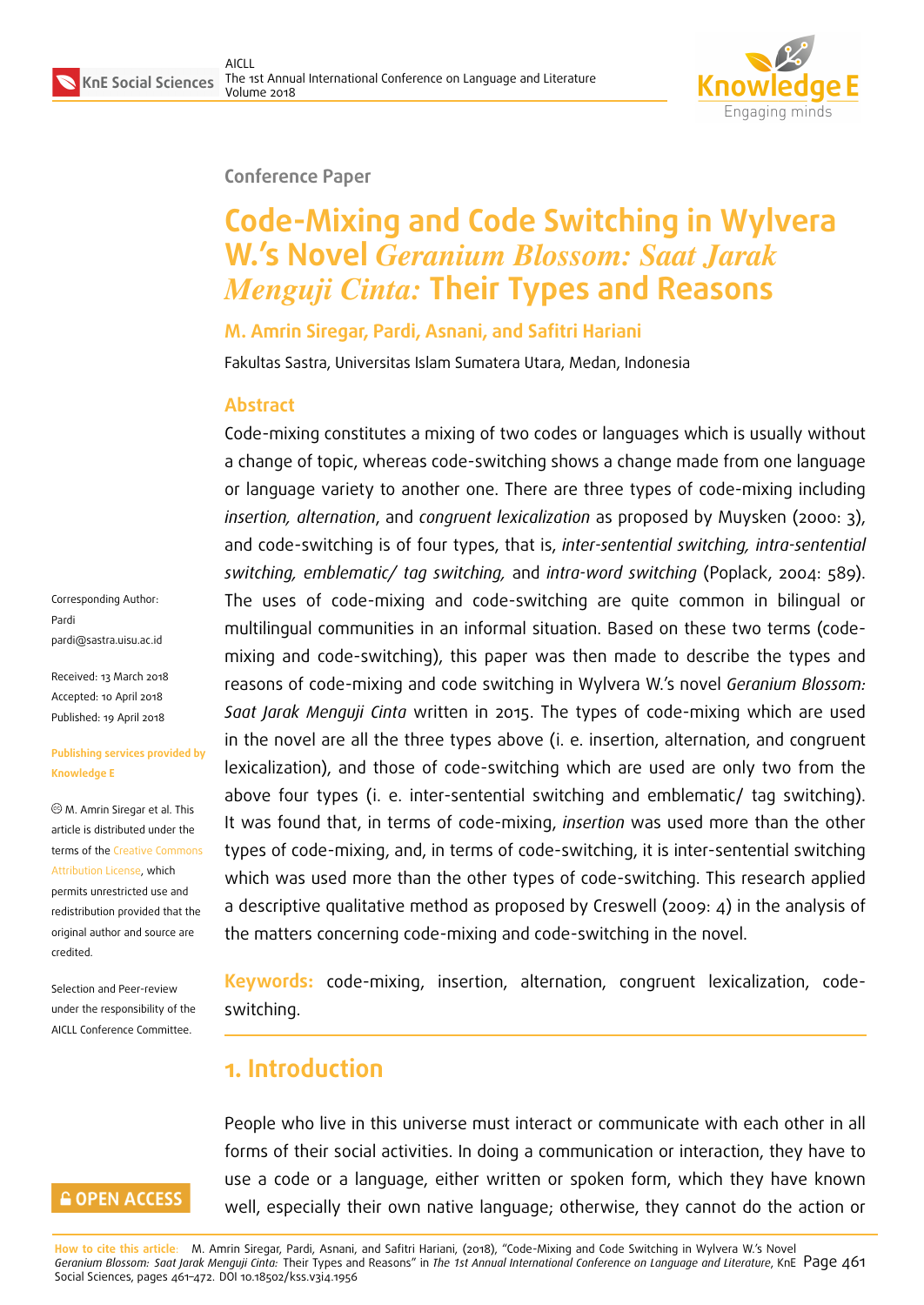

process of communicating at all. In other words, a communication cannot be done without the existence of a language, whether it is verbal or non-verbal language. It can strictly be said that there is no society using no language. It is only in society that a language is applied. This means that there is an absolute relationship between language and society and this constitutes a main discussion in one of the sub-disciplines of Linguistics called Sociolinguistics, "the study of the characteristics of language varieties, the characteristics of their functions, and the characteristics of their speakers as these three constantly interact, change and change one another within a speech community" (Fishman, 1972: 4). People who are involved in a communication can be monolinguals, bilinguals, or multilinguals. When speaking to each other, those who are monolinguals can only use one language, those who are bilinguals can use two languages and those who are multilinguals can use more than two languages. It is something common for bilingual or multilingual societies or communities to mix their native language with other language(s) in their daily communication or interaction. For this purpose, they combine the elements of the two languages they are using in their sentences. They usually practice this combination based on some various reasons, especially for showing their solidarity during their communication, usually in oral form of communication. The elements that they combine can be a bound morpheme or an affix (prefix or suffix) of one language and a free morpheme of another language. They can also insert a word or words in a sentence used by them and they can even do a code-mixing by totally using different types of languages at the same time in a communication. It is also something usual for bilingual or multilingual societies or communities to do a switching from their own native language to another language they have known well in their daily interaction. They also do the switching based on their certain reasons or motives.

## **2. Literature Review**

Code-mixing and code switching constitute two widespread language phenomena which are always practiced by bilingual or multilingual speakers or writers in various forms of communication. Code-mixing occurs when conversants use both languages together to the extent that they change from one language to the other in the course of a single utterance (Wardhaugh, 1986: 103). The mixing of two codes (languages, speech varieties, or dialects) is usually done without a change of topic, and this mixing is quite common in bilingual or multilingual communities and is often a mark of solidarity, e.g. between bilingual friends or colleagues in an informal situation. Code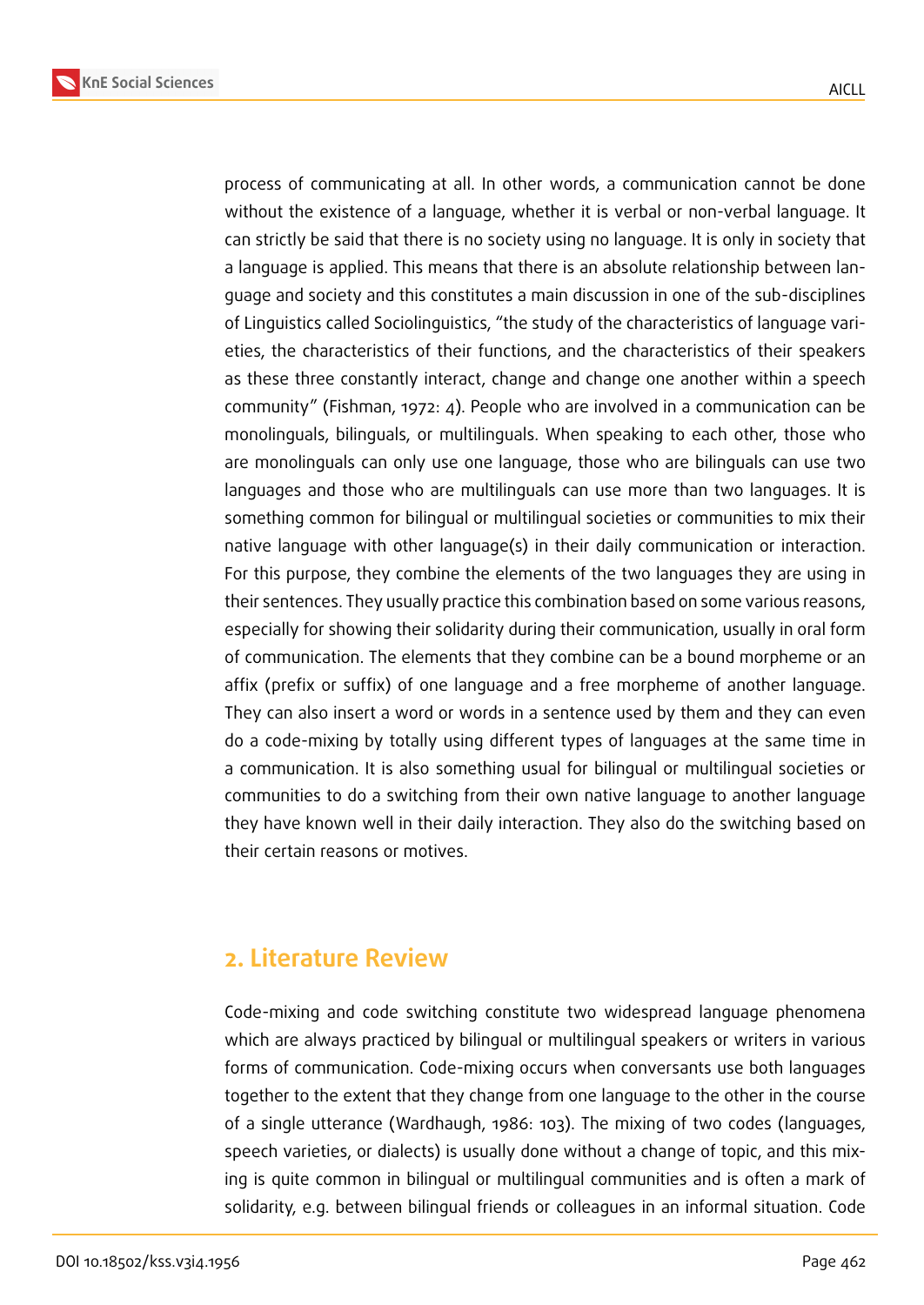



mixing can involve various levels of language, e.g. phonology, morphology, grammatical structures or lexical items. Bilingual or multilingual speakers, for example, may think that one of their languages, e.g. English, has more appropriate lexical items for something they want to express in a particular situation and they incorporate these into the grammatical structure of the other language (Richard, et al, 1991: 57). Muysken (2000: 1) wrote that the term code-mixing refers to all cases where lexical items and grammatical features from two languages appear in one sentence. Afterwards, he categorized code-mixing into *insertion*, *alternation,* and *congruent lexicalization* (2000: 3). According to him, in insertion, the process of code-mixing is conceived as something akin to borrowing: the insertion of an alien lexical or phrasal category into a given structure. In other words, insertion takes place when lexical items from one language are inserted into a given structure without changing the sentence structure. Thus, the forms of lexical items inserted can be single words such as *car* and *driver*, phrasal verbs such as *look for* and *watch out*, and poly-words such as *by the way* and *in my opinion*. In the case of alternation, there is a true switch from one language to the other, involving both grammar and lexicon, and It is just regarded as a special case of code switching, as it takes place between utterances in a turn or between turns (2000: 5). Then he added that congruent lexicalization refers to a situation where the two languages share a grammatical structure which can be filled lexically with elements from either language. In the matter of code-switching (2000: 6), Grosjean (1982: 145) defined code switching as the shifting that occurs "between two or more languages simultaneously or interchangeably within one conversation." Romaine (1992: 110) defined code-switching as the use of more than one language, variety, or style by a speaker within an utterance or discourse, or between different interlocutors or situations. Poplack (2004: 589) divided code-switching into four types: inter-sentential switching, intra-sentential switching, emblematic/ tag switching, and intra-word switching. Appel and Muysken, 1987: 118) explained that Inter-sentential switching refers to alternation in a single discourse between two languages, where the switching occurs after a sentence in the first language has been completed and the next sentence starts with a new language. Intrasentential switching refers to alternation in a single discourse between two languages, where the switching occurs within a sentence. Tag/ emblematic switching involves an exclamation, a tag, or a certain form of remark in a language different from the rest of the sentence, and Intra-word switching refers to a change which occurs within a word boundary. Muysken in Mesthrie (2011: 301) wrote that code-switching constitutes "the use of more than one language during a single communicative event". Hoffmann (2014: 110) proposed that the most general description of code-switching is that it involves the alternate use of two languages or linguistic varieties within the same utterance or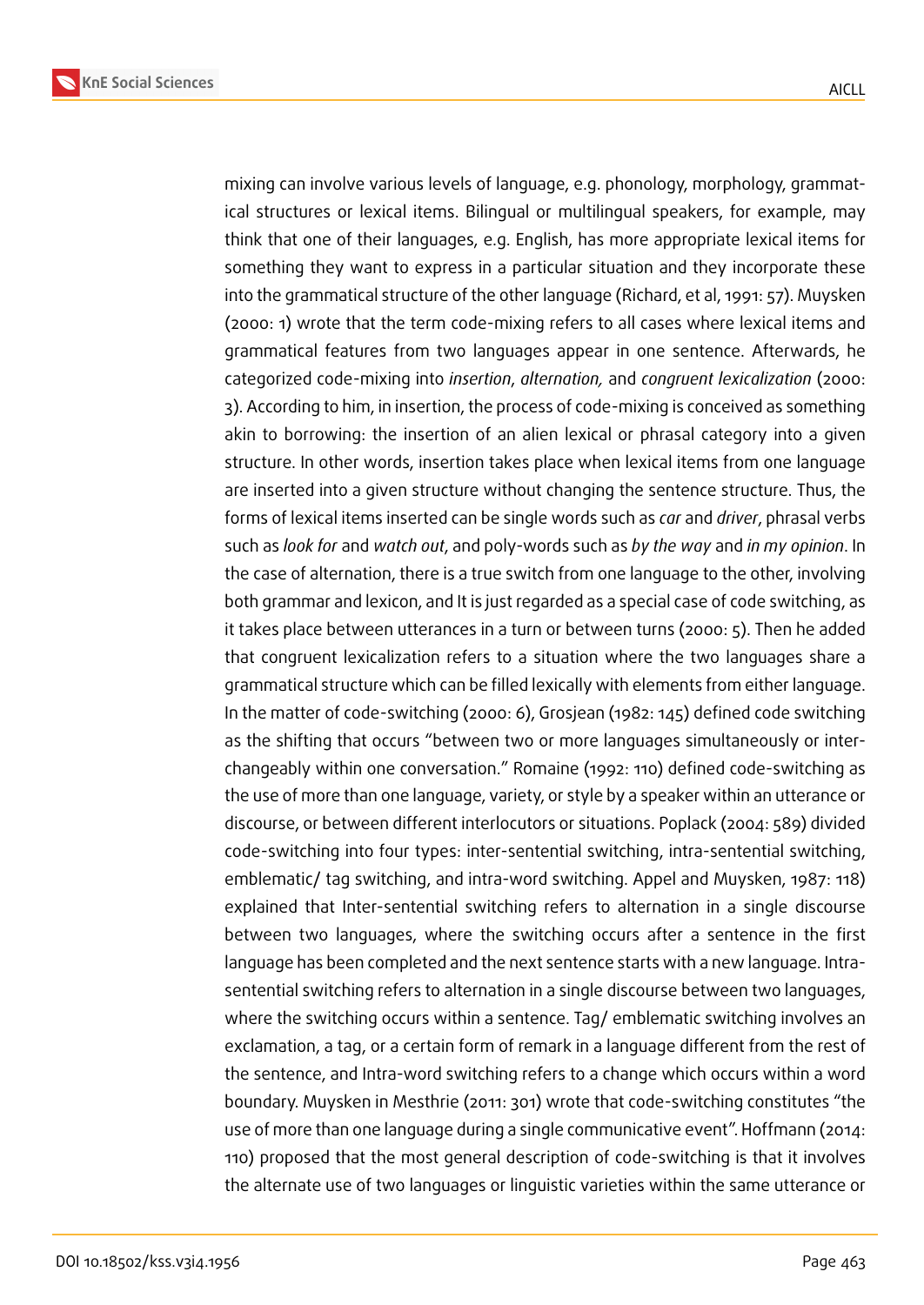

during the same conversation. According to her (2014: 115-116), the reasons for codeswitching and code-mixing are manifold, that is, (1) talking about a particular topic (2) quoting somebody else (3) being emphatic about something (4) taking the form of an interjection (5) using repetition for clarification (6) expressing group identity, and (7) the intention of clarifying the speech content for the interlocutor.

## **3. Research Method**

This research was conducted by using a qualitative research method as proposed by Creswell (2009: 4). According to him, qualitative research is a means for exploring and understanding the meaning individuals or groups ascribe to a social or human problem. The process of research involves emerging questions and procedures, data typically collected in the participant's setting, data analysis inductively building from particulars to general themes, and the researcher making interpretations of the meaning of the data. Those who engage in this form of inquiry support a way of looking at research that honors an inductive style, a focus on individual meaning, and the importance of rendering the complexity of a situation. Besides, the qualitative research is framed in terms of using words rather than numbers. Newman (2000: 123) previously stated that data of qualitative research are in the form of words and images from documents, observations, and transcripts.

## **4. Discussion**

In this research, all of the data which are analyzed are focused on code-mixing and code-switching, especially on their types and reasons (motives), which are found in Wylvera W.'s novel *Geranium Blossom: Saat Jarak Menguji Cinta*. The types of codemixing analyzed are insertion, alternation, and congruent lexicalization, whereas the types of code-switching are inter-sentential switching and emblematic/ tag switching. The reasons or motives why the authoress of the novel uses various forms of codemixing and code-switching in her novel are also revealed here.

### **4.1. Code-mixing**

#### **4.1.1. Insertion**

The code-mixing in terms of insertion found in the novel can be listed below.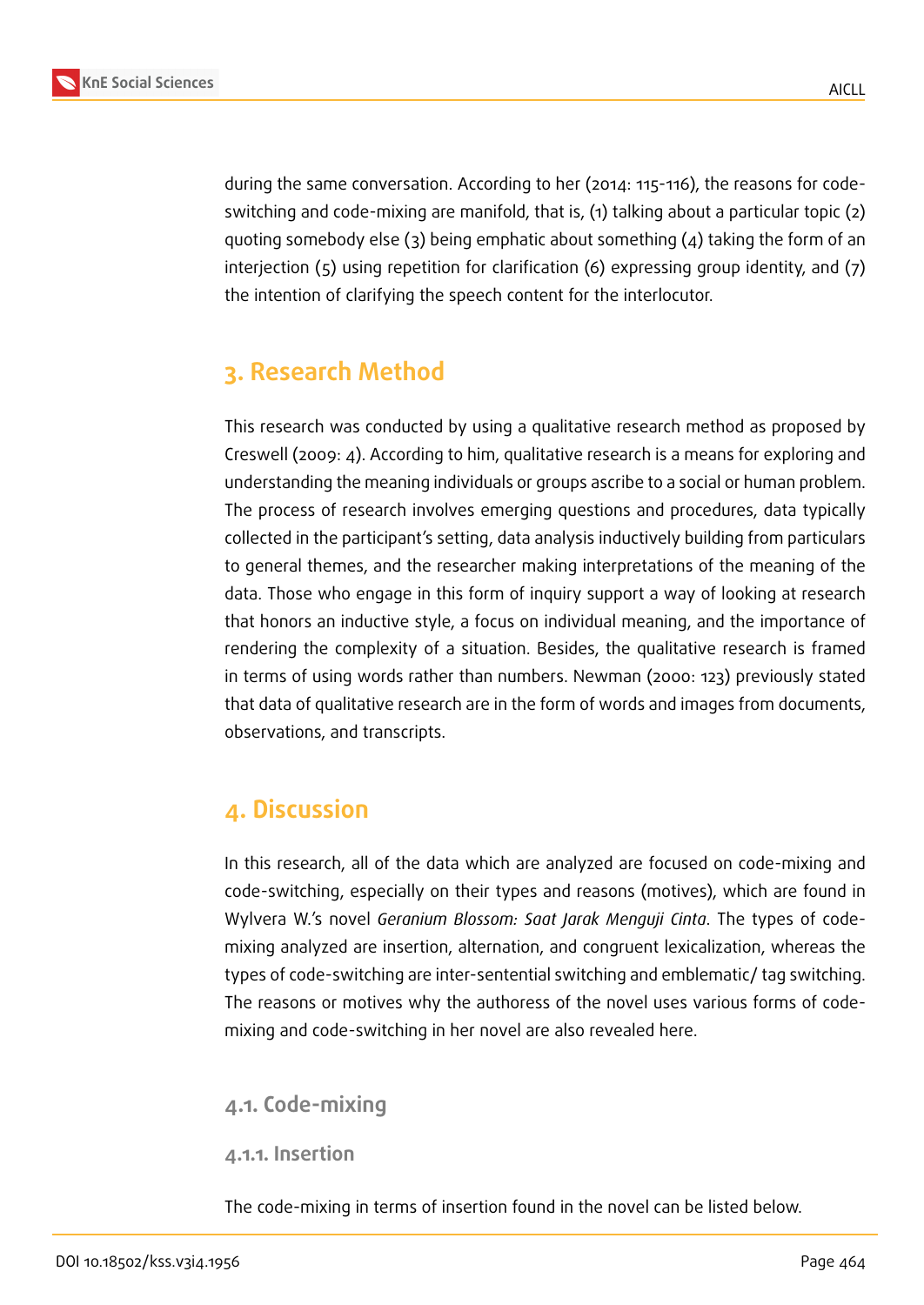

- 1. "*Boleh. Siapkan tunik yang berpola tabur, Nia. Jangan lupa hijab senada dan bawahannya…. Aksesori itu sengaja saya pesan dari Perancis. Bahan wolnya sangat matching dipadukan di bahan hijab kita," kataku*. (pp. 1-2)
- 2. "*Nin…! Sepatu buat model juga jangan lupa disiapkan. Pilih wages yang pantas ya," kataku lagi….* (p. 2)
- 3. *Karena hanya disediakan satu kamar oleh panitia, Kay terpaksa menggunakan* extra-bed. (p. 3)
- 4. "*Oke. Kita istirahat sejenak agar tampil fresh nanti malam. Silakan kalau mau tidurtiduran dulu," kataku pada Nina dan Kay.* (p. 3)
- 5. *Aku tidak mau dia kehilangan mood saat memperagakan baju hasil rancanganku*.  $(p. 4)$
- 6. *Dia adalah teman sekaligus sainganku semasa di Moon School of Fashion Design. (p. 5)*
- 7. *Berkali-kali aku berdo'a agar Kay bisa tampil sempurna di atas catwalk dan di depan para undangan VIP. (p. 6)*
- 8. *"Para hadirin! Mari kita sambut rancangan Dian Amira yang bertema Etnic Heritage…!" panggil pembawa acara melalui pengeras suara. (p. 6)*
- 9. *"Hadirin…! Kali ini mari kita sambut rancangan Sita Adila yang bertema Spring Momentum. Beri tepuk tangan meriah…!" seru pembawa acara membuatku merasa mual. (p. 6)*
- 10. *Brocade, gaun rancangan Sita terlihat anggun dan megah dengan tekstur timbul. (p. 7)*
- 11. *Biarlah mereka saling menyikut demi mencapai puncak, sedangkan aku tetap pada style-ku. (p. 7)*
- 12. *Nina dan Kay pun meninggalkanku persis di sebelah hidangan appetizer. (p. 8)*
- 13. *Aku sempat tidak percaya membaca isi e-mail yang sangat singkat itu. (p. 9)*
- 14. *"Tapi, jujur. Tadi saya membayangkan Kak Dian dan bang Rafli adalah pasangan yang pas. Wanita cantik, anggun, dan smart berpasangan dengan lelaki tampan dan berkarisma." (p. 11)*
- 15. *"Mbak Dian! Kami dari Majalah Art Magazine. Minta waktu sebentar untuk pemotretan," seru seorang wartawati yang menghentikan langkahku. (p. 12)*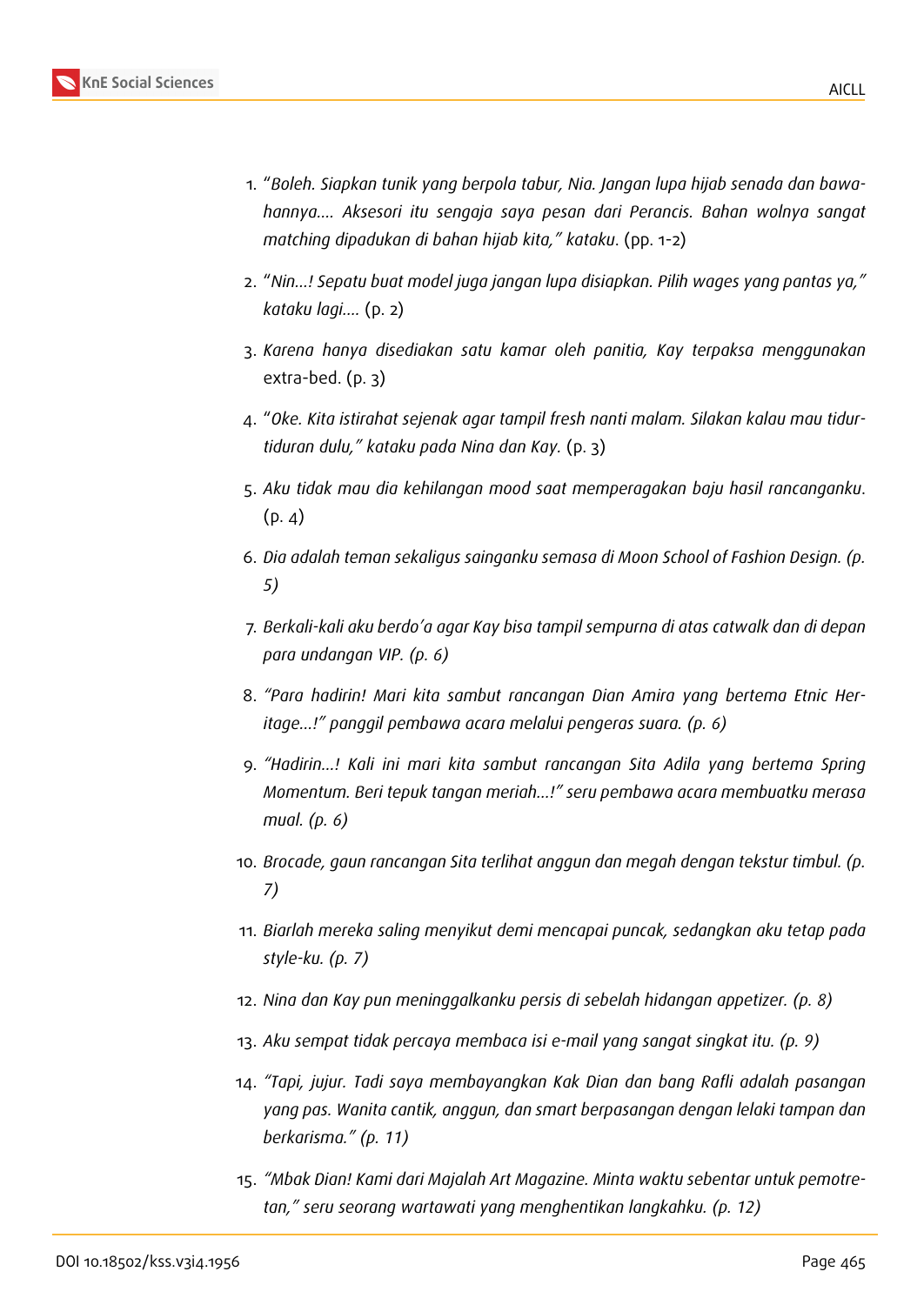- 16. *"Hai, Dian! Selamat ya terpilih sebagai fashion designer muslimah berbakat," sapa Sita yang tiba-tiba sudah berdiri di belakangku. (p. 14)*
- 17. *Setahun kemudian, rancanganku mulai dikenal di kalangan elite kota Medan. (p. 16)*
- 18. *Seorang lelaki tampan bertubuh ateletik semampai, dibalut kemeja abu-abu berlengan pendek, celana jeans hitam, dan sepatu semi tertutup berjaring-jaring, berdiri persis di balik pintu masuk butik. (p. 17)*
- 19. *"Ngapain dia susah-susah milih. Pemilik butiknya juga tidak kalah cantik. Masih single pula," goda Mama lagi. (p. 22)*
- 20. *Kupadukan blazer katun hitam dengan aksen payet di bagian kerahnya. (p. 23)*
- 21. *Selamat bersenang-senang, Dear," timpal Papa dengan senyumnya yang selalu berkarisma. (p. 24)*
- 22. *"Nah, sekarang kesempatannya…. Kita harus cari posisi tempat duduk yang lebih private," kata Rafli lagi membuat keningku berkerut. (p. 26)*
- 23. *Berikutnya, beef steak lengkap dengan saus serta sajian kacang polong, buncis, wortel, dan potongan kentang goreng. (p. 29)*
- 24. *Tak berapa lama, Wily memintaku membuka skype agar bisa berbicara dan mendengar suaraku. (p. 37)*
- 25. *"Kita mau dinner di mana? Mau ke Merdeka Walk lagi atau ada pilihan tempat lain yang lebih nyaman?" kata Rafli penuh perhatian. (p. 42)*
- 26. *Tak mau kalah sama Mama, akupun mulai browsing tentang kain pelangi. (p. 51)*
- 27. *Column dress yang disebut Nina adalah rancangan baju panjang lurus yang kudesain tanpa memperlihatkan lekuk tubuh pemakainya. (p. 52)*
- 28. *Kualihkan hati dengan membuka berita di laptopku. (p. 53)*
- 29. *"Aku pamit dulu ya, Princess," tutup Wily. (57)*
- 30. *Feeling-ku mengatakan kalau yang datang itu Rafli. (p. 58)*
- 31. *"Ok. Aku pilih ikan nila panggang lada hitam dan cakue isi seafood. Bagaimana kalau sayurnya tumis kangkung?" ujar Rafli memastikan. (p. 61)*
- 32. *Katanya, Bu Tiyah juga kagum pada ide-ide Sita yang brilliant. (p. 64)*
- 33. *Kalau saja tadi aku tak lupa membawa head set ponsel, aku lebih memilih menutup telinga dengan alat itu. (p. 64)*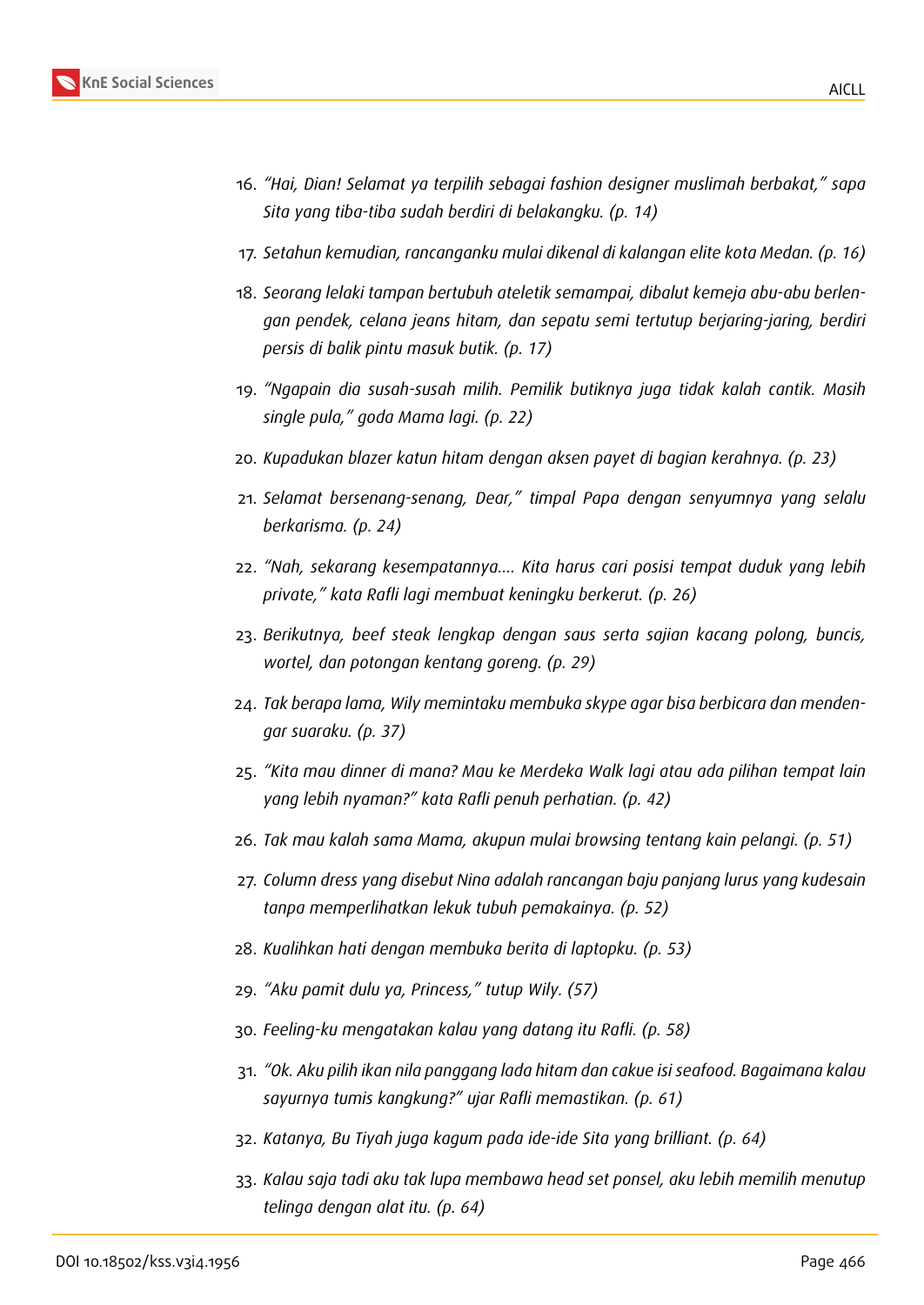

- 34. *Akhirnya, kami tiba di sebuah cottage mungil tak jauh dari tepian Danau Toba. (p. 86)*
- 35. *Tapi karena Papa begitu antusias menjelaskan seluk-beluk tentang historical museum itu, lama-kelamaan akupun jadi semangat mengitari setiap sudutnya. (p. 107)*
- 36. *Warga Zurich layaknya penduduk di belahan bumi Eropa, sangat focus pada penampilan yang up to date. (p. 120)*
- 37. *Namun aku tak kalah fashionable dibanding mereka. (p. 121)*
- 38. *"Nanti saja, kita check in dulu. Papa mau mengajak kamu makan di restoran murah dekat Sungai Limmat," cegah Papa. (p. 122)*
- 39. *Menara inilah yang dijadikan landmark dari abad ketigabelas. (p. 136)*
- 40. *Pihak sponsor yang urus semua budget sewa tempat ini. (p. 138)*
- 41. *Aku harus ikut mempertahankan image itu. (p, 154)*
- 42. *"Makanya jangan kelamaan nge-date malamnya. Jadi, bangun kesiangan dan ketinggalan berita' (p. 161)*
- 43. *Keterpanaanku masih belum terhenti ketika hampir seluruh tamu yang hadir berdiri memberikan applause panjang. (p. 166)*
- 44. *Beberapa kali cahaya blitz dari kamera wartawan merekam momen di atas panggung. (p. 166)*
- 45. *Kuteguk sedikit orange juice sebelum memulai makan siang bersama laki-laki tampan di depanku. (p. 179)*
- 46. *Zaini memakai setelan kaus berlengan panjang dengan celana sport berwarna biru. (p. 188)*

All the Indonesian sentences above contain English words which are inserted into them. Some of the English words are in the forms of single words and some other words are in the forms of phrases. The sentences which contain phrases are number (3), (6), (8), (9), (13), (15), (16), (23), (27), (33), (35), (36), (38), and (45), whereas the other numbers contain single words. The single words inserted are nouns, adjectives, and verbs. The nouns are the most single words used and they are found in the sentence number (2), (5), (7), (10), (11), (12), (17), (18), (20), (21), (24), (25), (28), (29), (30), (31), (34), (39), (40), (41), (43), (44), and (46). The adjectives used are found in the sentence number  $(1)$ ,  $(4)$ ,  $(14)$ ,  $(19)$ ,  $(22)$ ,  $(32)$ , and  $(37)$ , and there are only two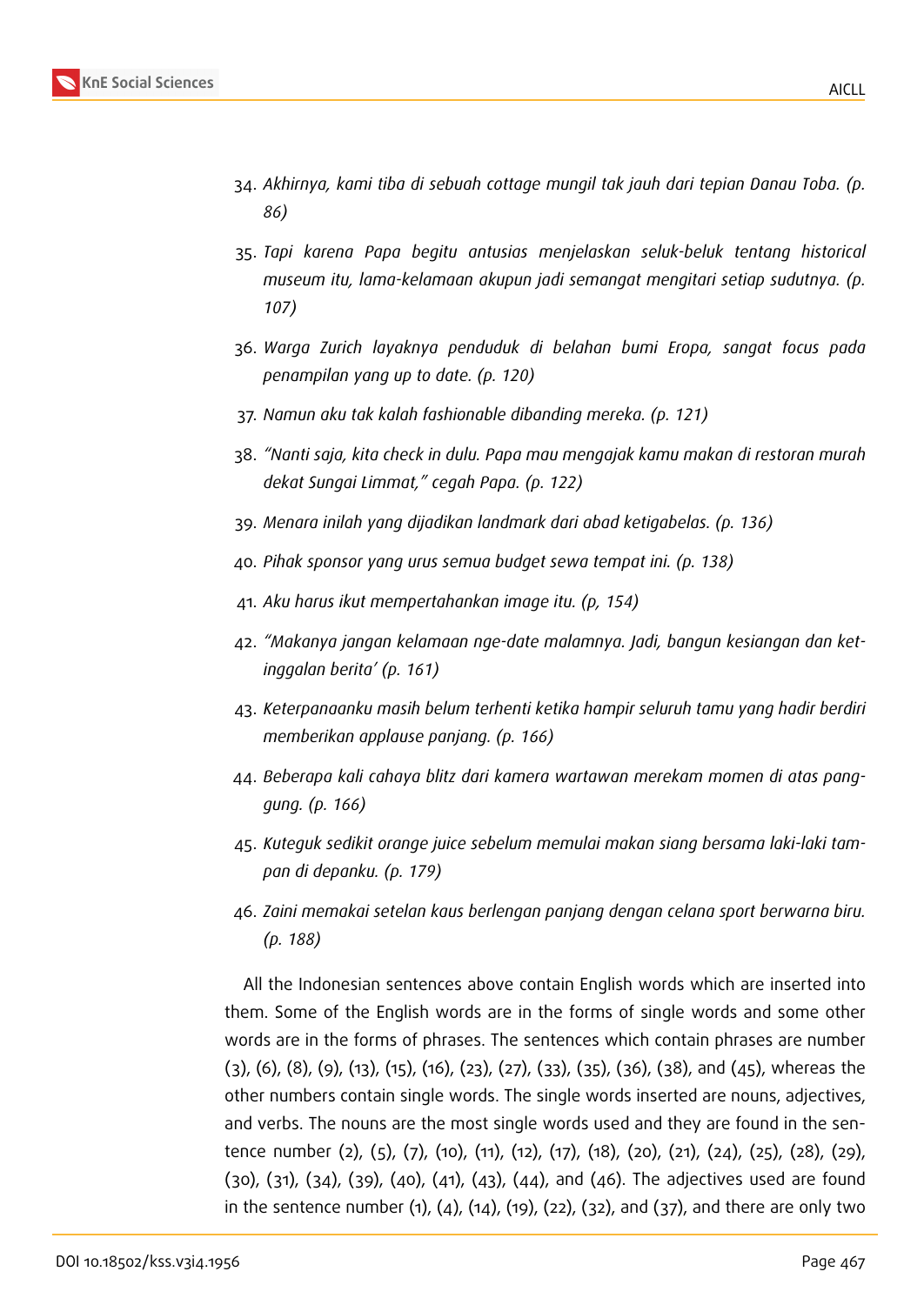

verbs used and they are found in the sentence number (26) and (42). The phrases inserted are noun phrases, adjective phrase, and verb phrase. The noun phrases are the most phrases used and they are found in the sentence number (3), (6), (8), (9), (13), (15), (16), (23), (27), (33), (35), and (45). There is only one adjective phrase and one verb phrase used, and each of them is found in the sentence number (36) and (38). There are various reasons why the code-mixing in terms of insertion is done. The first reason is the intention of clarifying the speech content for the interlocutor, and this is described by the sentence number  $(1)$ ,  $(3)$ ,  $(4)$ ,  $(12)$ ,  $(14)$ ,  $(20)$ ,  $(22)$ ,  $(25)$ ,  $(31)$ , and (38). The second reason is being emphatic about something, and this is described by the sentence number (5), (11), (19), (26), (30), (33), (37), (40), (41), and (42). The third reason is talking about a particular topic, and this is described by the sentence number (8), (9), (10), (13), (23), (24), (27), (28), (32), (34), (35), (43), (45), and (46). The fourth reason is expressing group identity, and this is described by the sentence number (6), (15), (16), (17), (18), (29), (36), and (39). The fifth reason is using repetition for clarification, and this is described by the sentence number  $(7)$ ,  $(21)$ , and  $(44)$ . The sixth reason, the last one, is to express strong feeling or sudden emotion, and this is described by the sentence number (2).

#### **4.1.2. Alternation**

The code-mixing in terms of alternation found in the novel can be listed below.

- 1. *"Kak, kita diminta ke ruang* fitting *dan rias di belakang* stage*" seru Nina. (p. 4)*
- 2. *Manik-manik dan desain rinci dengan motif bunga serta dedaunan, membuat modelnya semakin terlihat* fresh *di atas catwalk. (p. 7)*
- 3. *Di sana, sudah ada satu tempat tidur ukuran* double *dan 1 ukuran* single*. (p. 85)*
- 4. *Terakhir, gaun panjang tanpa lengan dari bahan sateen dalam* mode jersey dress *dengan gaya* twist-drapery, *dipadu, bermotif bunga sulaman sebagai penutup. (p. 154)*
- 5. Rainbow Romance *karya kamu masuk unggulan untuk dipamerkan di* launching *busana muslimah Sabtu ini. (p. 162)*

In all the sentences above, Indonesian and English words are used alternately. There are two English words used in the sentence number (1), and they are the nouns *fitting* and *stage*. Two English words found in the sentence number (2) are the adjective *fresh* and the noun *catwalk*. In the sentence number (3), the two English words used are the adjectives *double* and *single.* The sentence number (4) uses three English words,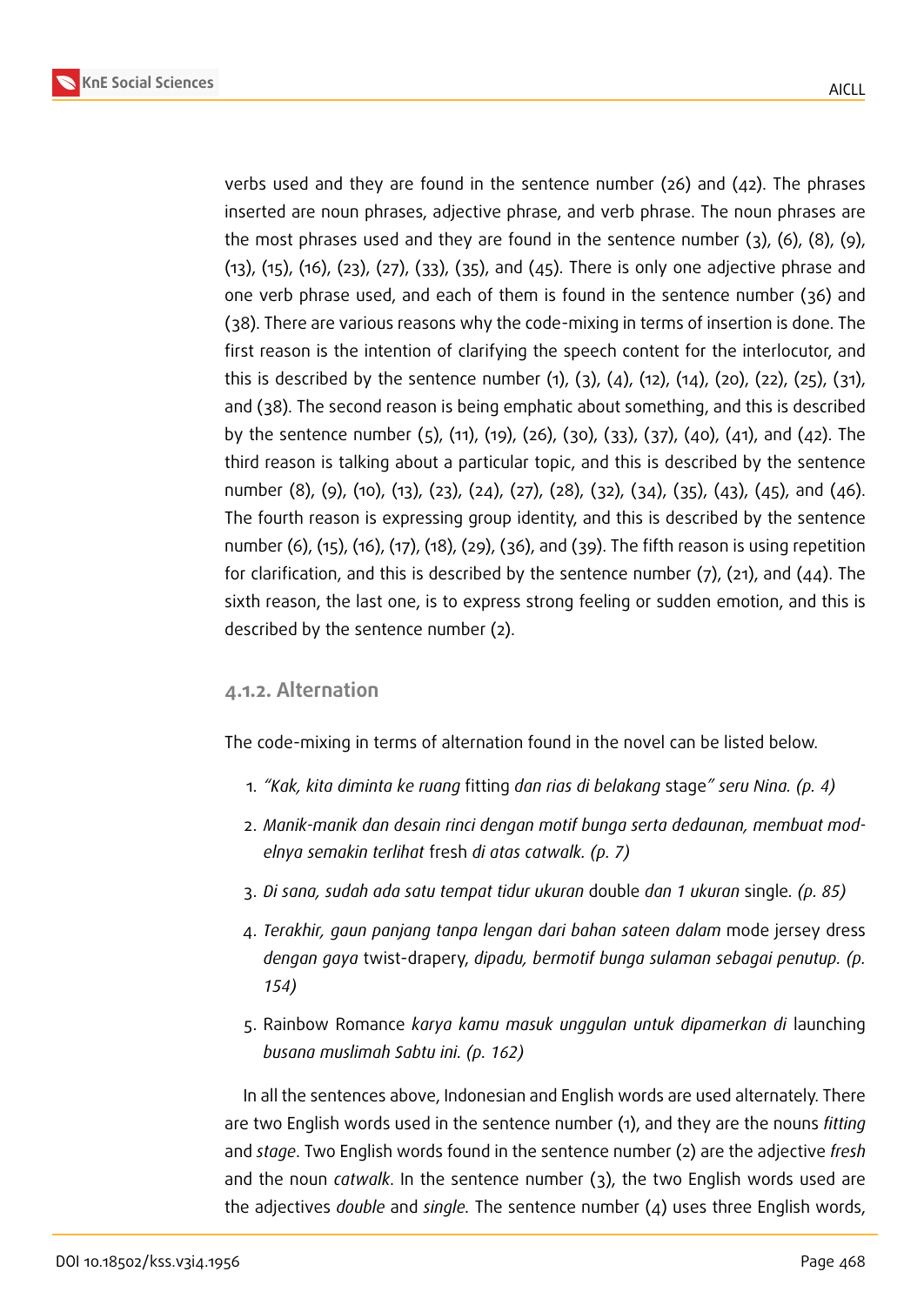that is, the noun *sateen* and two noun phrases *jersey dress* and *twist-drapery*. The last sentence, the sentence number (5), uses the noun phrase *rainbow romance* and the verb *launching*. It is found that there is only one reason why the code mixing in terms of alternation is done, that is, the repetition for clarification, as described by all the sentences above.

### **4.1.3. Congruent lexicalization**

The code-mixing in terms of congruent lexicalization found in the novel can be listed below.

- 1. *Akhirnya kami sampai di hotel. Semuanya sudah disiapkan panitia. (p. 3)*
- 2. *Anehnya, dari ketiga sepupu perempuanku, Tante justru lebih intens membahas tentang bisnis modenya denganku.* (p. 20)

Each of the sentences above contains English word *hotel* and *mode*. For Indonesian people these two words have been very familiar. Phonologically, both English and Indonesian people pronounce them more or less the same. English native speakers pronounce the word "hotel" as /heu'tel/ and Indonesian people pronounce it /hotel/. The word "mode" is pronounced /moud/ by the native speakers of English and it is pronounce /mode/ by Indonesian people. The reasons why the authoress of the novel uses this type of code mixing are the intention of clarifying the speech content for the interlocutor as described by the sentence number (1) and expressing group identity.

### **4.2. Code switching**

### **4.2.1. Inter-sentential switching**

The sentences in the forms of inter-sentential code-switching found in the novel constitute the combinations of Indonesian and English sentences, and they can be listed as follows:

- 1. "Jadi, kamu sudah puas dengan anugerah itu? Enggak kepingin menyamai prestasiku? Bukannya sejak dulu kamu terobsesi untuk itu?" ejek Sita. *"You are just a tracker not an innovator!"* (p. 15)
- 2. "Hmm…! Terserah kamu sajalah. Aku hanya ingin persahabatan kita tidak membuatmu gamang menjalin hubungan dengannya. *That's it*," tambah Willy. (p. 53)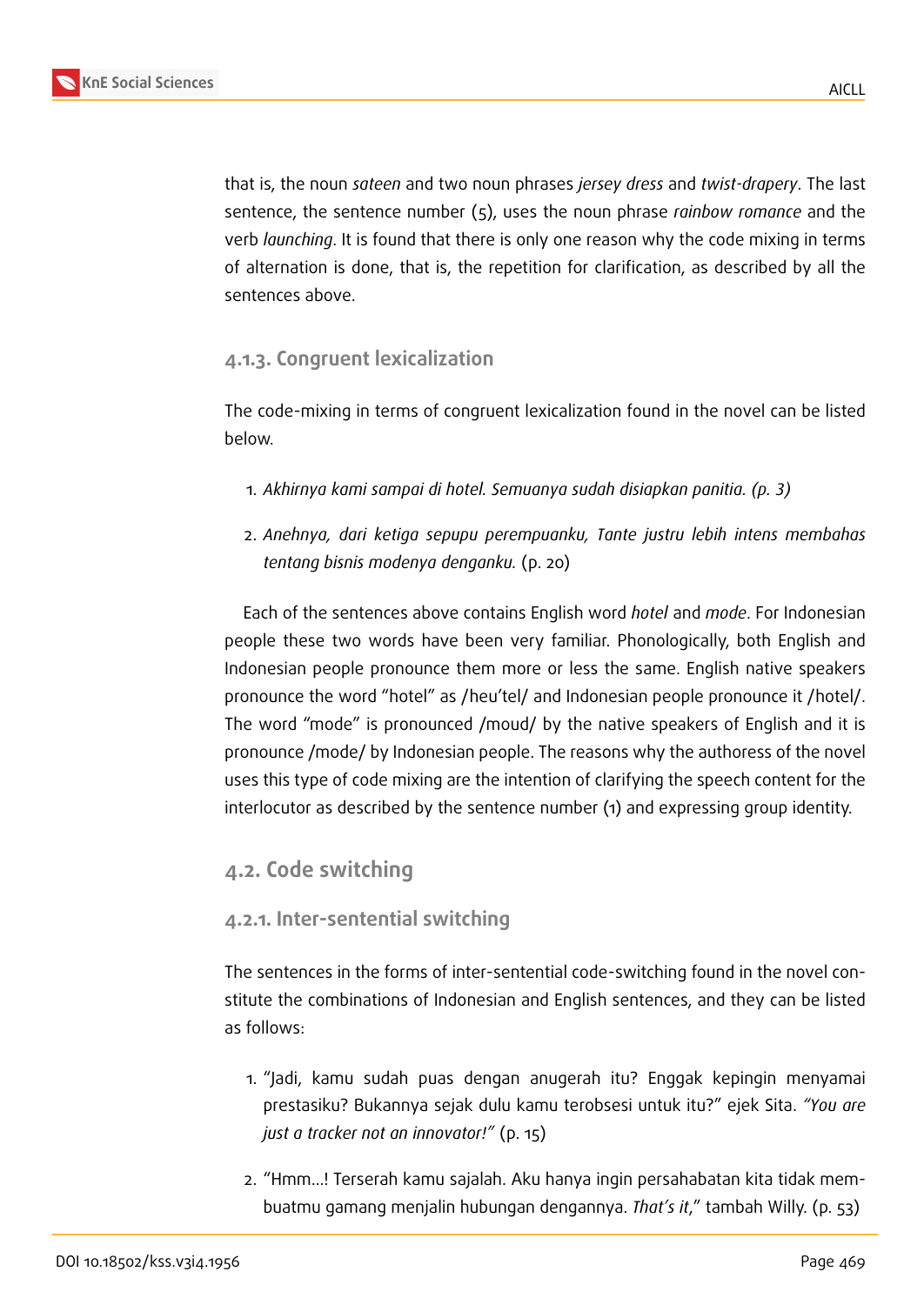

- 3. "Oke, Di. *Have a nice date ya*," sahut Wily sambil menutup akses skype-nya. (p. 41)
- 4. Ok deh, mungkin kamu sedang sibuk dengan Rafli ya. Aku sabar menunggu cerita barumu. *See you*, Di…. (p. 54)
- 5. Bisa kacau ini kalau aku terus-terusan galau. Mana kerjaan lagi banyak. *Help me*, Wily…! (p. 65)
- 6. "Siaaap, Princess," tutup Wily. *"Bye…! Have a nice dream ya."* (p. 70)
- 7. "Tenang saja, Raf. Banyak taksi kok. Aku pamit dulu ya, Di. *See you next day*," pamit Sita. (p. 76)
- 8. "Lama-kelamaan, aku juga jadi ikut hafal dengan karakter pacarmu. Tapi lagi-lagi aku memberi kesimpulan kalau dia sangat mencintaimu, Di. *That's why he acted like that*," komentar Ali. (p. 152)
- 9. "Maaf. Aku salah tebak ya?" balas Zaini. *"It's okay!"* sahutku. (p. 157)

All the sentences above describe the forms of code-switching in terms of intersentential switching. Each of them contains an English sentence like (1) *"You are just a tracker not an innovator!",* (2) That's it,", (3) Have a nice date ya,", (4) See you, Di…., (5) Help me, Willy…! (6) "Bye…! Have a nice dream ya.", (7) See you next day,", (8) That's why he acted like that,", and (9) "It's okay!" The authoress of the novel has some reasons why all these English sentences are combined together with Indonesian sentences. The first reason is to quote somebody else, as described by the sentence number (1), the second reason is to show empathy about something, as described by the sentence number (2), (4), and (7), the third reason is to show or express sudden and strong feeling, as described by the sentence number  $(3)$ ,  $(5)$ ,  $(6)$ , and  $(9)$ . The fourth reason is the intention of clarifying the speech content for the interlocutor.

### **4.2.2. Emblematic/tag switching**

The expressions or sentences in the forms of tag/ emblematic switching can be listed as follows:

- 1. "Oh, *No*! itu takkan kulakukan. Aku tak akan merusak martabatku demi seorang Sita yang culas," pikirku dalam hati. (p. 15)
- 2. "Omong-omong, kamu enggak kangen sama Interlaken?" *"Sure!* Kamu dan Interlaken banyak memberi kenangan indah," jawabku tiba-tiba teringat kota kecil yang indah itu. (37)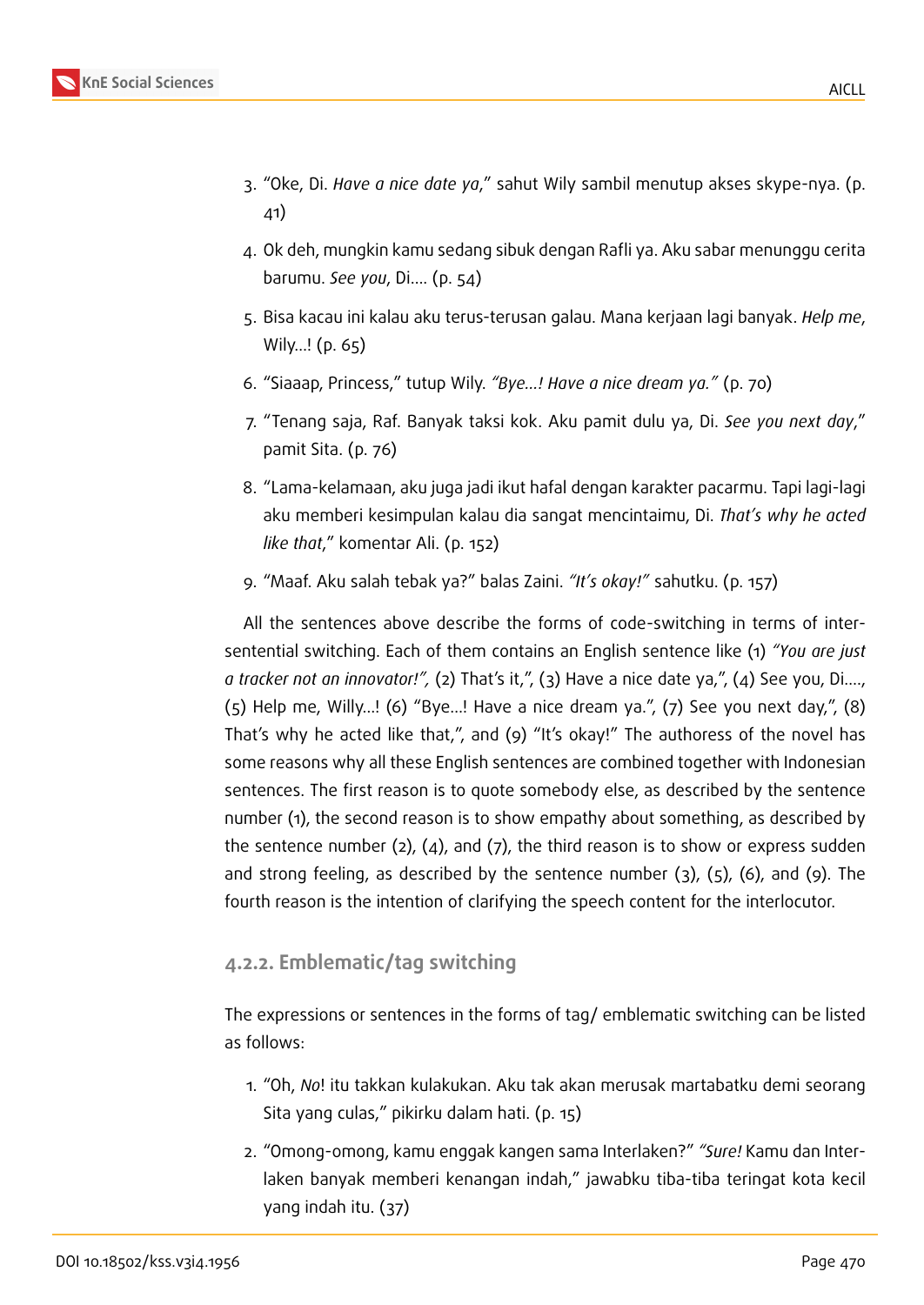- 3. "Jangan memaksa," jawab Willy singkat. "*Gotcha!"* kataku puas sambil tertawa lepas. (38)
- 4. "*Hey…*! Ribut gitu sih?" Ujarku sambil menarik *earphone* dari telingaku. (p. 103)
- 5. Mama Willy menawarkan semangkuk sup ayam ke Willy, "Mamiii…! Aku nggak suka sup*. Please…!"* (179)
- 6. "Oh *my God!* Ada reply dari Willy," seruku nyaris berteriak. (p. 207)

In all the above sentences, the emblematic or tag switching is in the combined forms of English exclamations and Indonesian words. The English exclamations which are combined with Indonesian words are *"Oh, no!"* found in the sentence number (1), *"Sure!* found in the sentence number (2), *"Gotcha!"* found in the sentence number (3), *"Hey…!* found in the sentence number (4), *Please…!"* found in the sentence number (5), and *"Oh my God!* found in the sentence number (6). From all the sentences above, it can be seen that the reason why the authoress of the novel uses this type of code-switching is for the purpose of expressing strong feeling or sudden emotion.

## **5. Conclusion**

From the above analysis concerning code-mixing and code-switching including their types and reasons found in Wylvera W.'s novel *Geranium Blossom: Saat Jarak Menguji Cinta*, there are several conclusions that can be exposed through the points below.

- 1. Code-mixing and code-switching are the two language phenomena which are always applied by the main characters of the novel who are bilinguals as well as multilinguals in their daily communication or interaction.
- 2. All the three types of code-mixing such as insertion, alternation, and congruent lexicalization are used in the novel; nevertheless, from the four types of codeswitching such as inter-sentential switching, intra-sentential switching, emblematic/ tag switching, and intra-word switching, there are only two of them which are used and they are inter-sentential switching and emblematic/ tag switching. In other words, intra-sentential switching and intra-word switching are not found in the novel. In terms of code-mixing, insertion is the most common one used whether it is in oral or written communication, and in terms of code-switching, inter-sentential code-switching is more often applied in any forms of their communication. All the seven reasons for code-mixing are found in the novel; however, there are only four reasons for code-switching which are found in the novel,